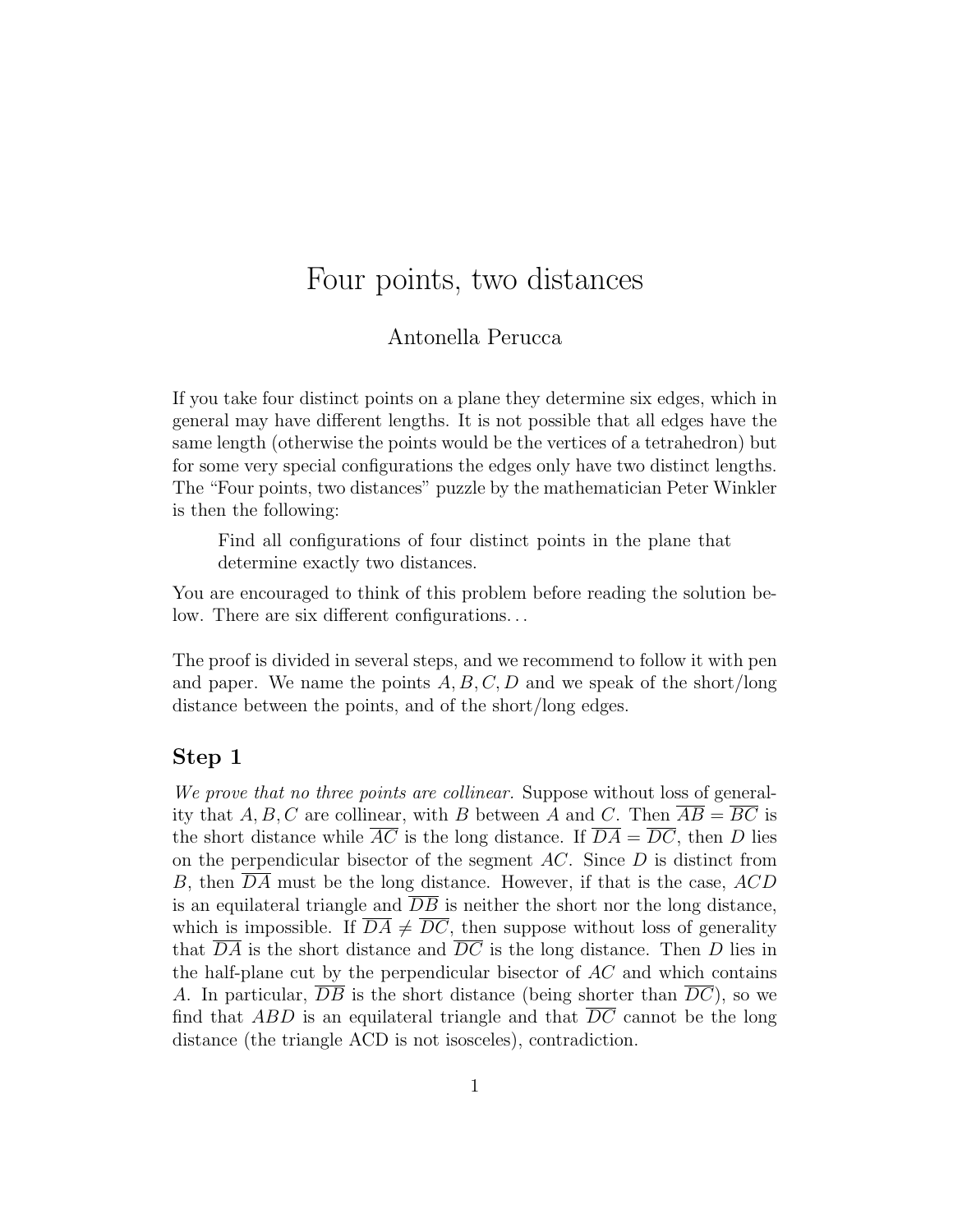## Step 2

There are at least two short edges that share a vertex. Notice that there must be at least two short edges. Indeed, if there are five long edges then the configuration must be two equilateral triangles with a shared edge, and the remaining edge would have to be longer. If there are at least three short edges then some of them must share a vertex. To conclude we only have to exclude that there are exactly two short edges not sharing a vertex. Without loss of generality, let  $\overline{AB}$  and  $\overline{CD}$  be the two short edges. Then  $\overline{AC} = \overline{BC}$ are long edges and hence C lies on the perpendicular bisector of AB. The same holds for D. Since,  $AC = AD$  is the long edge (and  $C \neq D$ ), the points  $C$  and  $D$  must lie symmetrically with respect to the line  $AB$ . But then  $ABCD$  is a square where  $AB$  and  $CD$  are the diagonals, contradicting that AC is greater than AB.

## Step 3

There is a triangle with two short and one long edge. We proceed by the cases of how many long edges there are. Notice that by Step 2 there are at most 4 long edges. Moreover, we cannot have all short edges, otherwise the points would be the vertices of a tetrahedron and could not lie in the plane. – If there is exactly one long edge, then either triangle it forms will suffice.

– If there are exactly two long edges, consider one of them. It is part of two triangles, at most one of which can contain the other long edge, so at least one of which has two short sides.

– If there are exactly three long edges then we have three short edges. Take two short edges that share a vertex (by Step 2), without loss of generality let them be  $\overline{AB}$  and  $\overline{BC}$ . If the triangle  $ABC$  is equilateral, then all distances to the point D would have to be long, which is not possible. So the side  $AC$ is long and ABC is the triangle we are looking for.

– If there are exactly four long edges, then the two short edges share a vertex and the remaining edge of that implied triangle is long.

#### Step 4

Finding all solutions. Without loss of generality (by Step 3) suppose that ABC is a triangle such that  $AB = BC$  are the short edges, and AC is the long edge. We may also suppose without loss of generality that D lies in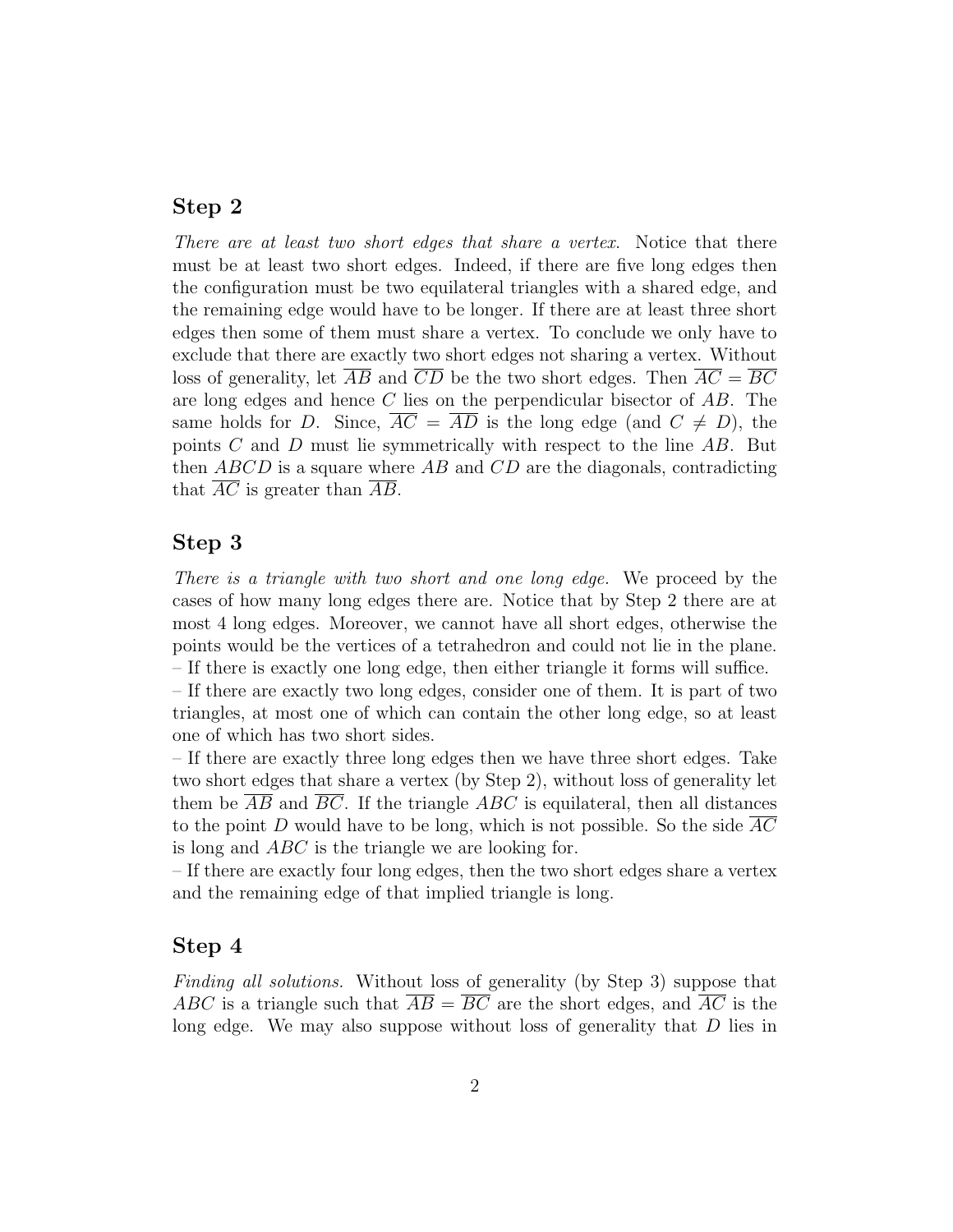the half-plane cut by the perpendicular bisector of  $AC$  which contains  $C$ (possibly D lies on the perpendicular bisector). Then it is not possible that  $\overline{AD}$  is short while  $\overline{CD}$  is long. We are left with six cases:

| Case           | AD    | BD    | CD    |
|----------------|-------|-------|-------|
| 1              | short | short | short |
| $\overline{2}$ | short | long  | short |
| 3              | long  | short | short |
| 4              | long  | short | long  |
| 5              | long  | long  | short |
| 6              | long  | long  | long  |

We now find the six possible configurations going through the six cases of the above table.

**Case 1 (rhombus):** The point D lies on the perpendicular bisector of  $AC$ and it has to be the reflection of the point  $B$  across the line  $AC$ . So we have a pair of equilateral triangles that share the edge BD.



**Case 2 (square):** The point D lies on the perpendicular bisector of  $AC$ and it has to be the reflection of point  $B$  across the line  $AC$ . In this case we get a square with AC and BD as diagonals.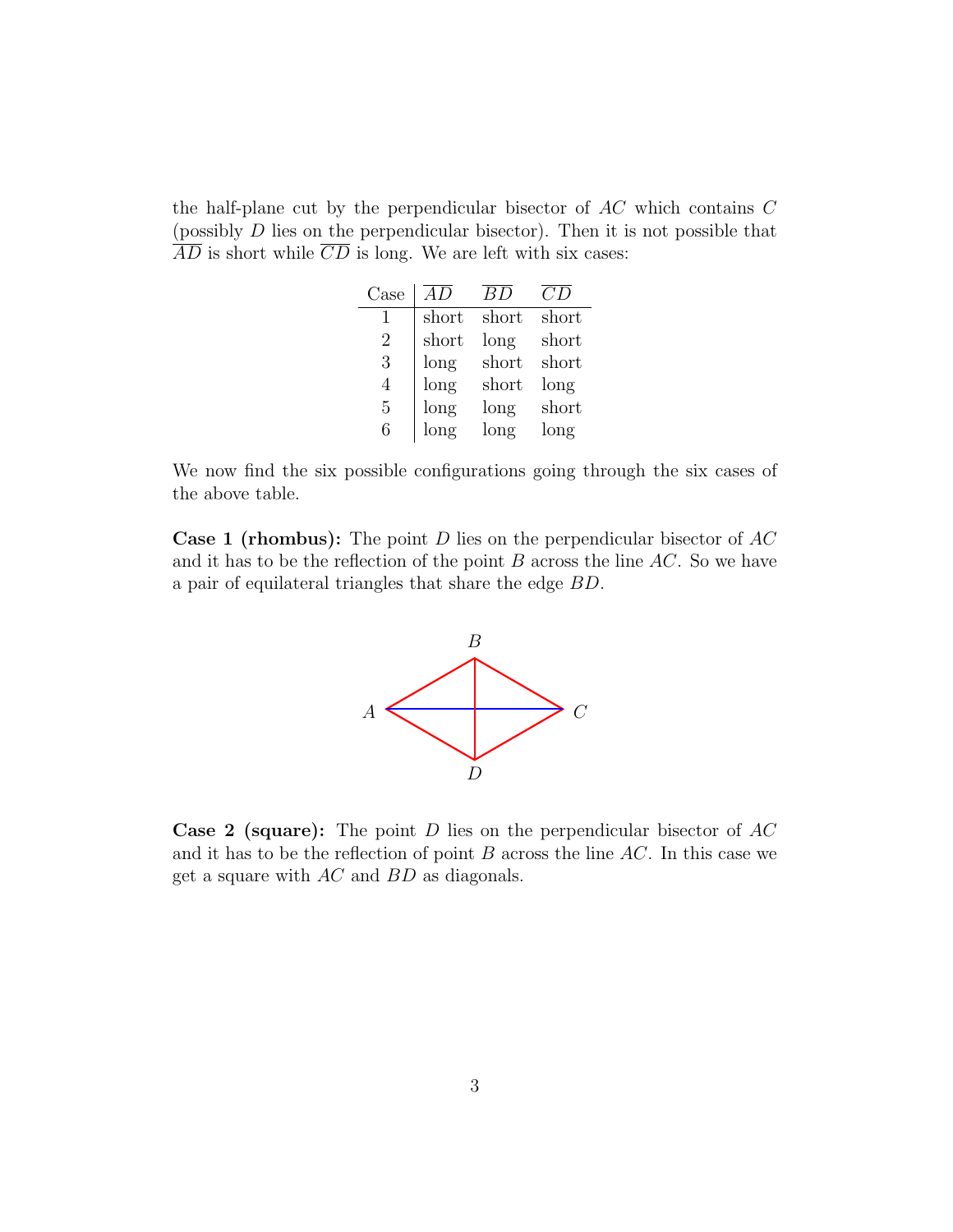

Case 3 (isosceles triangle): The point A lies on the perpendicular bisector of CD because the triangle  $ADC$  is isosceles. The triangle  $BCD$  is equilateral. The point B must then lie in the triangle  $ACD$  because  $\overline{AB}$  is the short edge.



**Case 4 (equilateral triangle):** The triangle  $ACD$  is equilateral, and B is the middle point, having the same distances from A, C, and D.

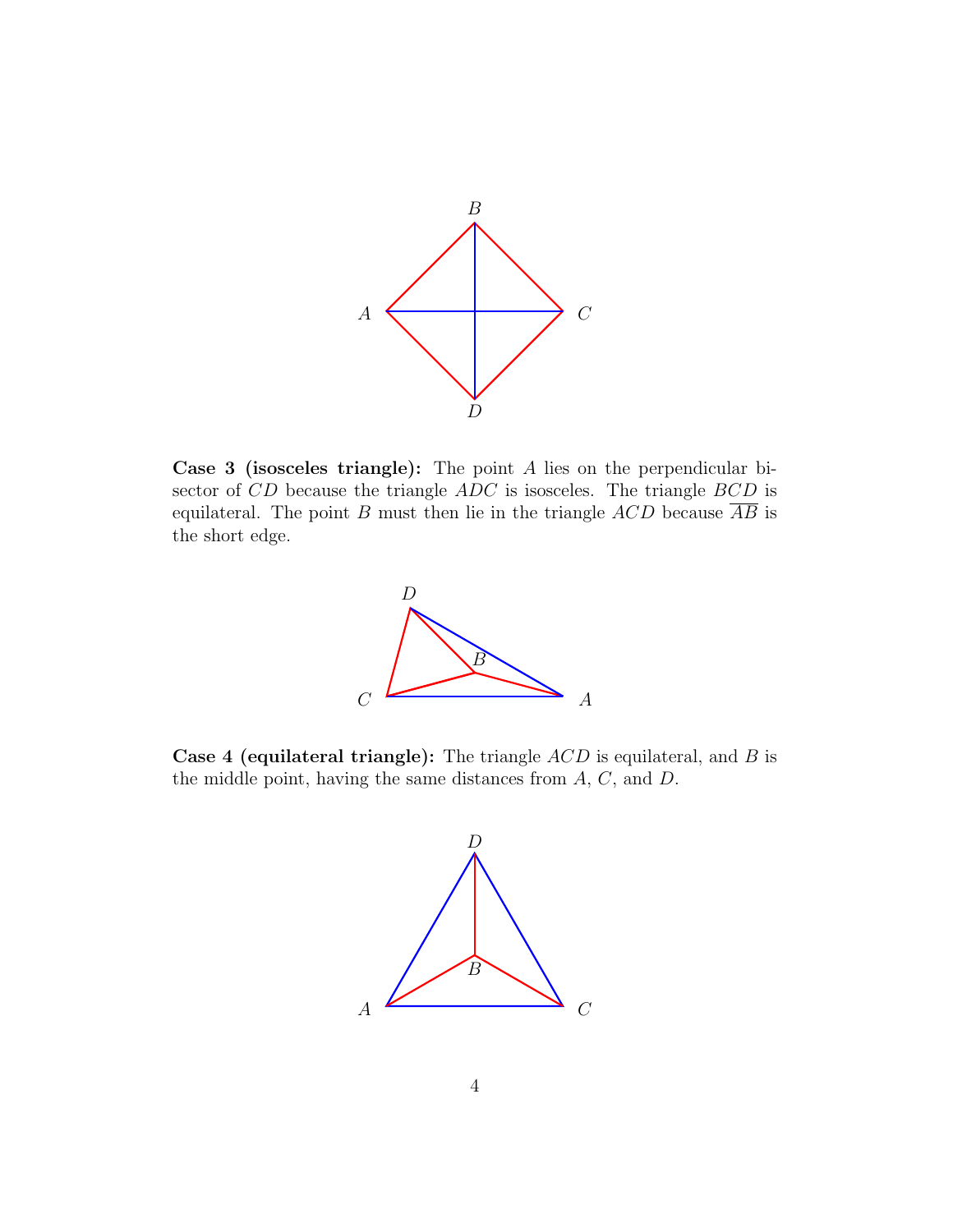**Case 5 (pentagon):** The point D lies on the perpendicular bisector of  $AB$ , on the side of C (otherwise  $\overline{DC}$  would be longer than the long edge  $\overline{DB}$ ). The triangles ABD and ACD are isosceles and congruent, sharing a long edge. We deduce that the four points form an isosceles trapezoid with bases AD and BC. Since the trapezoid has three equal sides and the diagonal equals the long basis, we deduce that the four points are vertices of a regular pentagon.



**Case 6 (kite):** Now  $ACD$  is an equilateral triangle. The points  $B$  and  $D$ lie on the perpendicular bisector of AC, and they lie on opposite sides with respect to AC (because  $\overline{BD}$  is a long edge). The four points form a kite with diagonals AC and BD of equal length.



### Acknowledgements

The material is adapted from the blog by Colin Wright ([https://www.](https://www.solipsys.co.uk/new/FourPointsTwoDistancesProof.html?RSS) [solipsys.co.uk/new/FourPointsTwoDistancesProof.html?RSS](https://www.solipsys.co.uk/new/FourPointsTwoDistancesProof.html?RSS)) and from a webpage by Josh Jordan and Mason Kramer ([https://drive.google.](https://drive.google.com/file/d/0B2AF520HhpuzNU56aUVTeWJrdXc/view) [com/file/d/0B2AF520HhpuzNU56aUVTeWJrdXc/view](https://drive.google.com/file/d/0B2AF520HhpuzNU56aUVTeWJrdXc/view)).